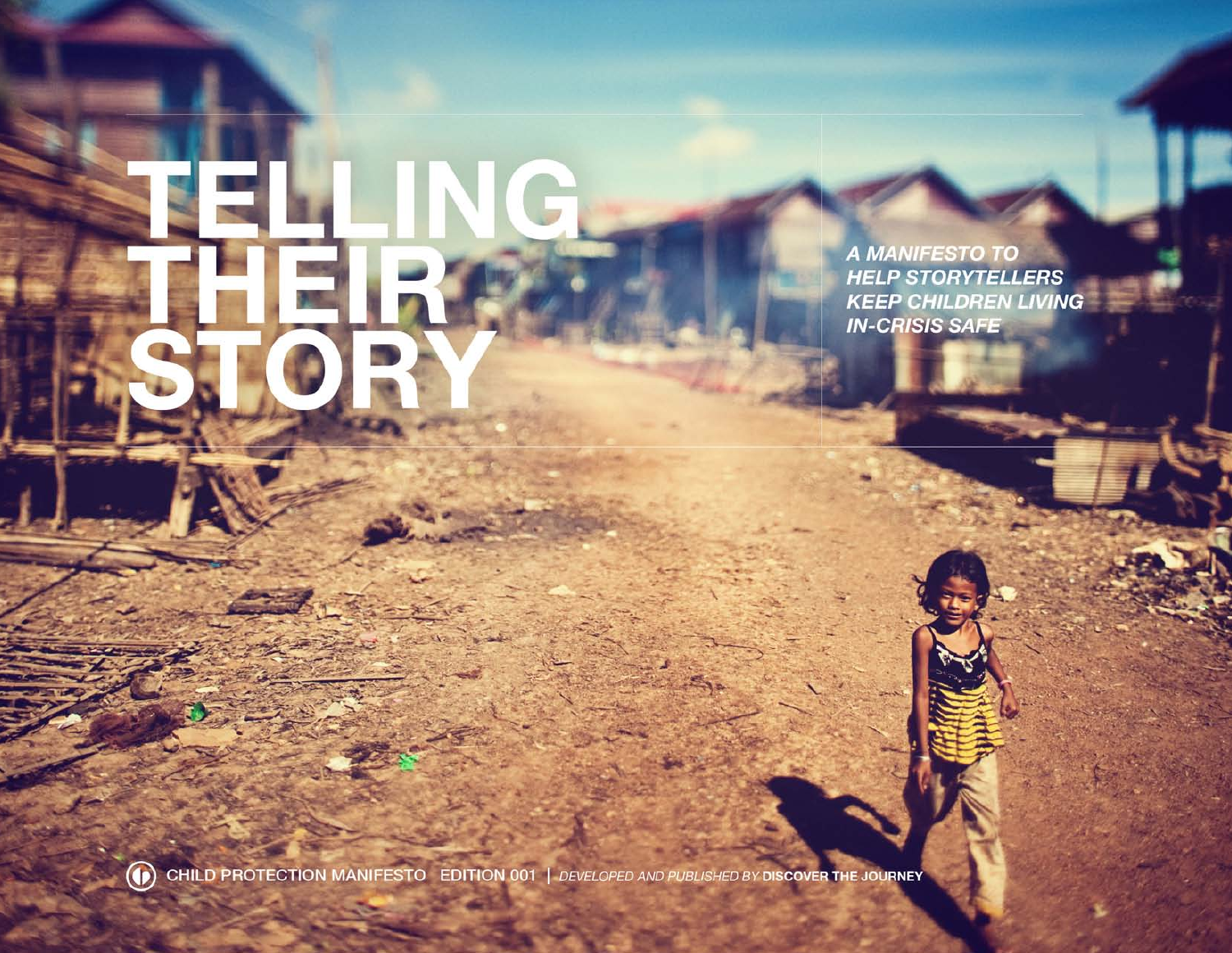## **IN A WORLD WITH SO MUCH INJUSTICE,**

**WE WILL PROTECT THE CHILDREN WHO TELL US THEIR STORIES**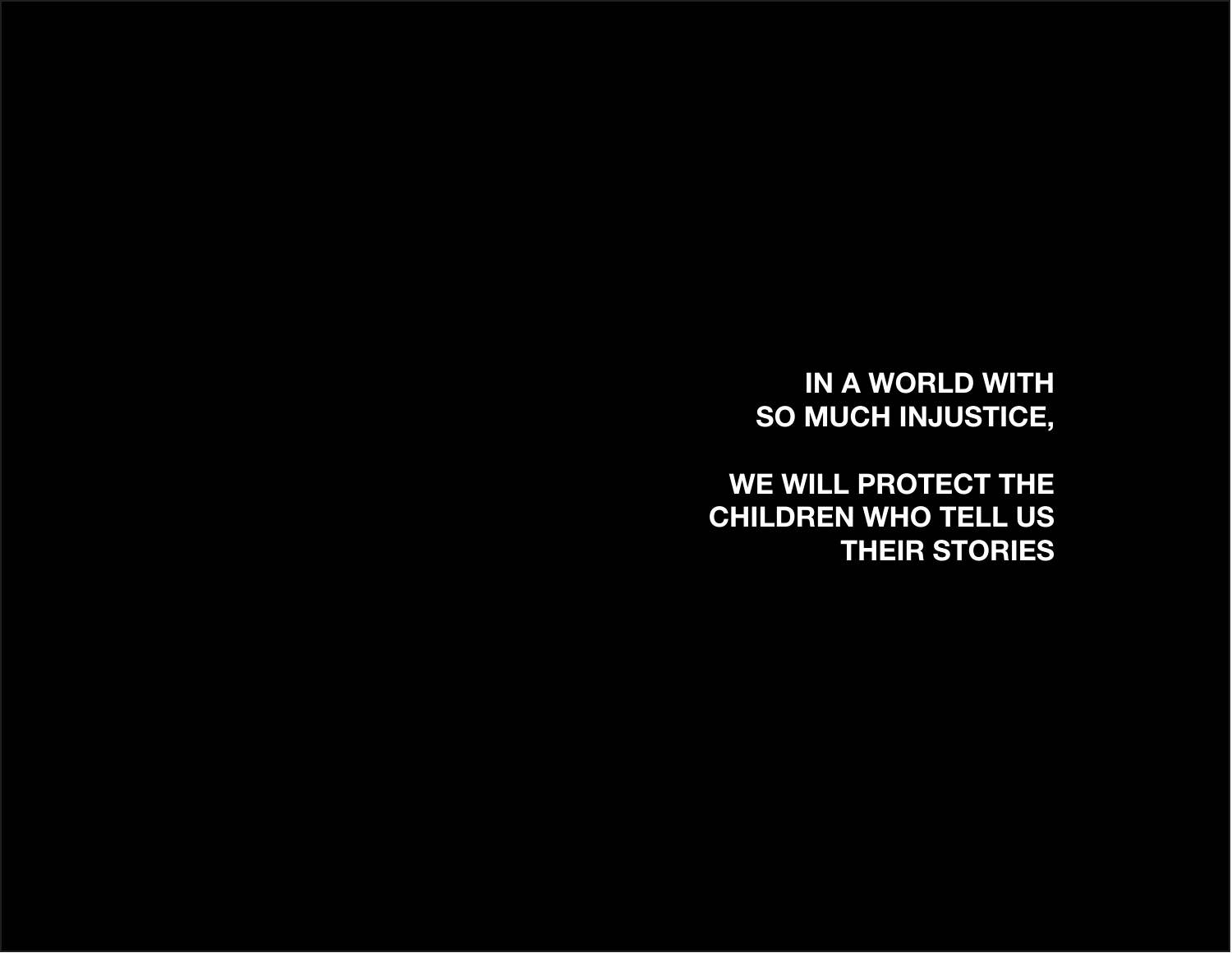### *CONTENTS OF THE MANIFESTO*

Why Stories are Important

A Philosophy of Story | What We Believe

The Humanity of Each Child Emphasizing Each Child The Dignity of Each Child Media is Relational

Media Usage

Media Gathering

Distribution

UNICEF Principles for Ethical Reporting on Children



CHILD PROTECTION MANIFESTO Edition 001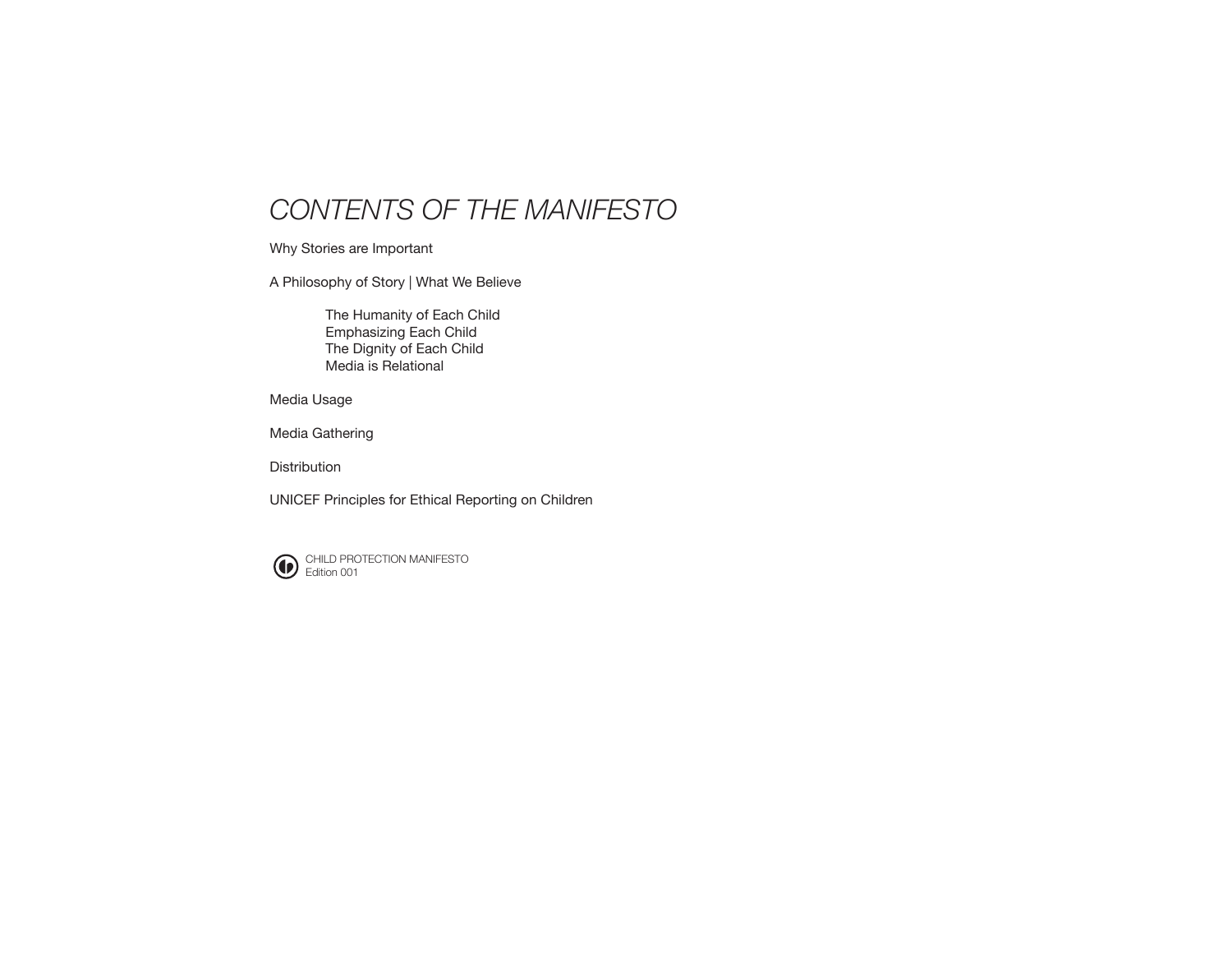**O CHILD PROTECTION MANIFESTO EDITION 001 | DEVEL** OPED AND PUBLISHED BY **DISCOVER THE JOURNEY**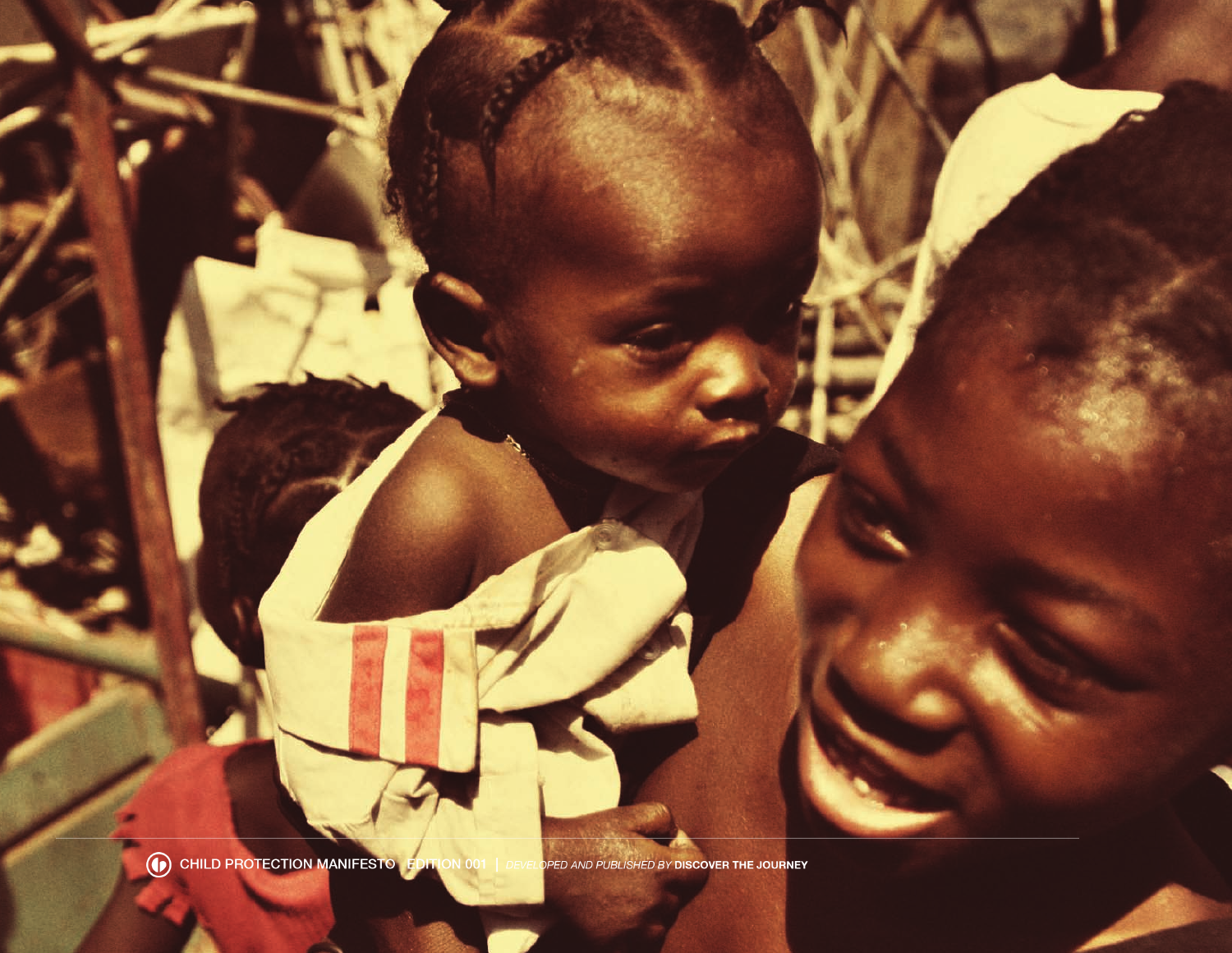Discover The Journey has developed the following policies and best practices that inform how and why we tell stories about children at-risk. Our manifesto of story is rooted in thousands of hours spent listening to children in dozens of nations around the world emerging from a vast range of cultural, political, geographical, and social contexts. In additioning to adhering to \*UNICEF's "Principles for Ethical Reporting on Children," DTJ seeks to serve children children at-risk through our media, story telling and advocacy. No media we create should ever endanger, stigmatize, or ostracize a child, but rather empower, dignify and give voice to a child. DTJ is committed to protecting and honoring each child we represent through the various forms of media. Below, DTJ's philosophy of story is expanded, and specific guidelines for media usage and gathering are described.

# *A PHILOSOPHY OF STORY*

We Believe:

#### **1/ In the Humanity of Each Child**

We use media to represent children, and are charged with the responsibility of celebrating the humanity of each child.

### **2/ In Emphasizing One Child**

We tell the story of one to represent the stories of many. Every child's story is important.

### **3/ In the Dignity of Each Child**

We regard the dignity of each child by not exploiting, manipulating or spinning a child's story. Furthermore, our stylistic approach places the camera at the eye level of the child, thus transforming the camera from a tool of observation (looking downwards) into a true platform for their voices to be heard looking up to these children as the future of humanity.

### **4/ In Child Participation**

We create stories that highlight hope, and we include a child in the decision making process of how they want their story to be told or image to be represented and what information about them is shared.

### **5/ In The Relational Nature of Media**

Media is relational in nature, so we are compelled by authenticity, trust and sincerity, noting that these are hallmarks of healthy relationship.

### **/ What this means:**

Because of the above, we have developed the following practical guidelines that maintain fluency with the philosophies behind them.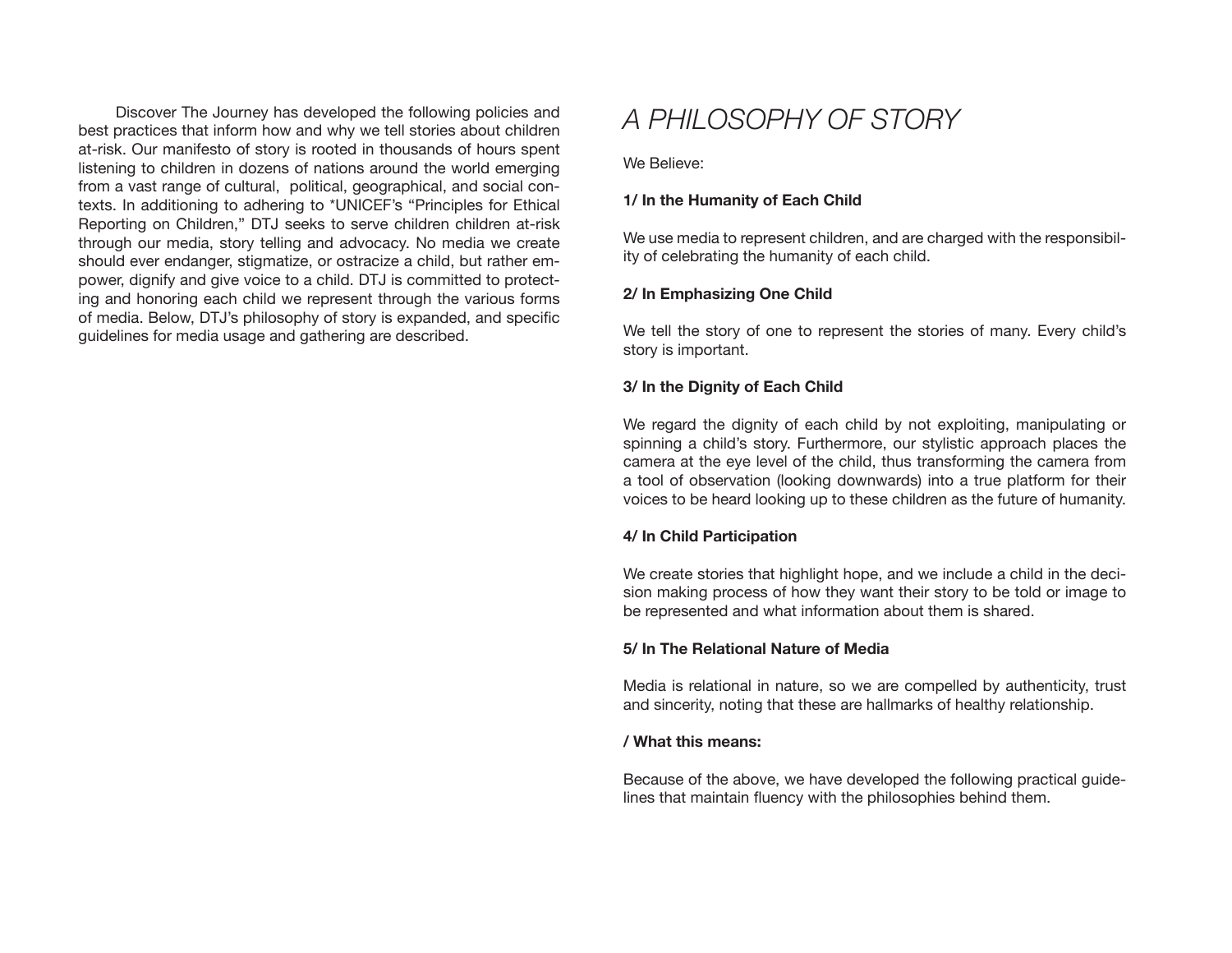# */ THE IMPORTANCE OF STORY*

- Stories bridge cultural, economic, geographic and generational divides.
- Stories humanize people and crisis humans are facing.
- People find themselves within each story if told well.
- Story is the principle form of human learning.
- Stories create community around issues, and provide commonality to the language and discourse about those issues.
- Stories destroy fear, comfort, apathy, and ignorance.
- Stories stir action, and provide hope. Stories create action.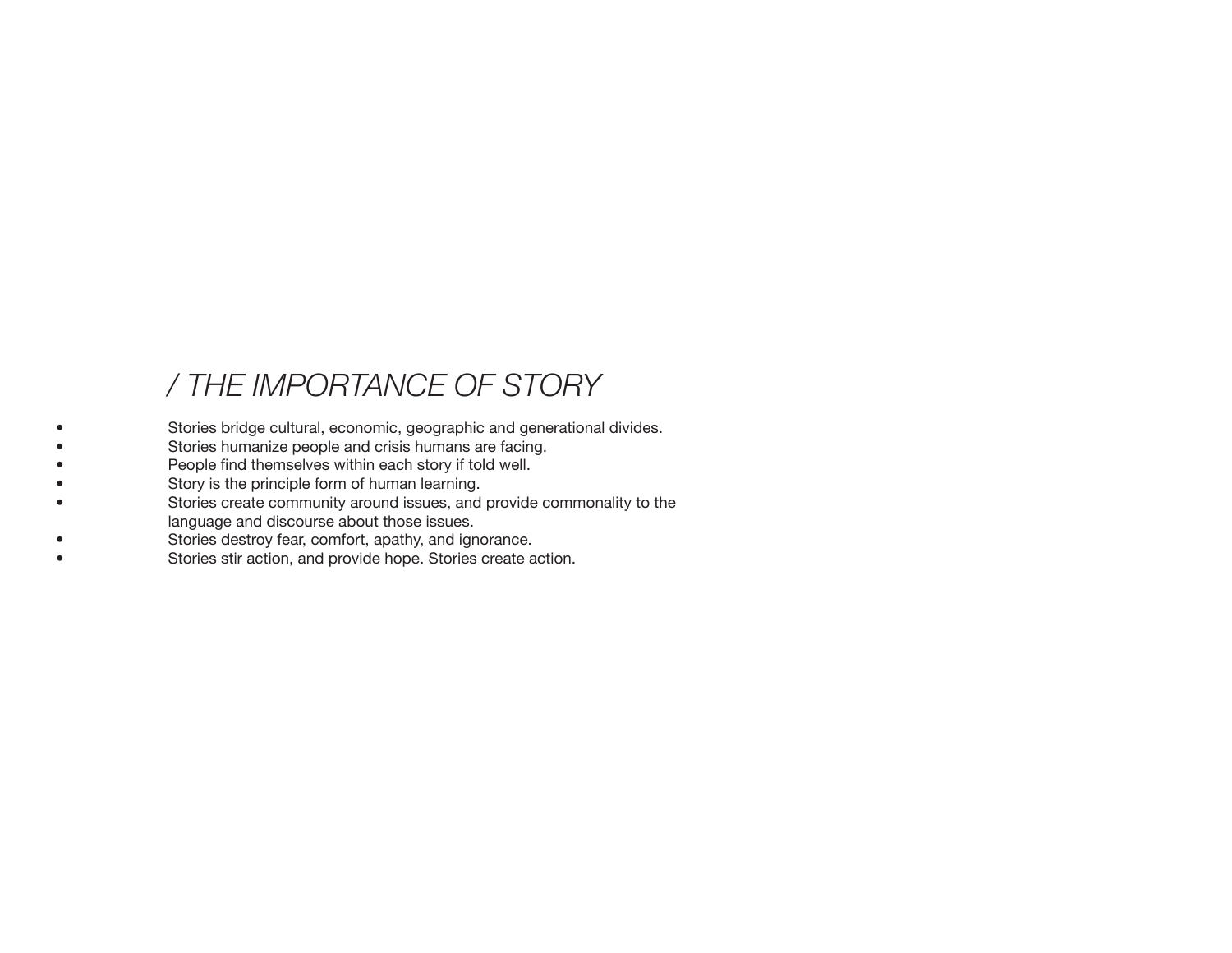### */ MEDIA USAGE*

- We do not use any images/video that are exploitative of the child.
	- More specifically we will not use photos of inflated suffering. So often these are misrepresentations of a fuller reality.
	- We use accurate names and locations for all stories unless an individuals name or location should be changed or remain undisclosed in order to protect them. We do not use photography/video of unrelated community members or nations when visually representing an organization's work, but only of direct beneficiaries.
	- We do not edit images to the extent that they are representing something other than the original intent (as to be determined by both photographer and editor). We do not exaggerate or embellish.
		- We are accurate and true we are truth-tellers who adhere to journalistic principles of balance, fairness, objectivity and truth.
			- We always cite our sources and double and triple check all statistics for accuracy (we do not oversensationalize or necessarily choose the highest statistic for shock value. We choose the most accurate, well-researched statistics.)

### */ MEDIA GATHERING*

- The process of photo/video/writing gathering is a gift. A bridge of trust is built and we are able to walk away bearing a bit of that child's life and story. We never take what is not offered. We maintain trust.
- We respect cultural, religious, community and national customs.
- We always ask permission before taking a child's photograph, explaining to them who we are and how their image will be used. If they are too young to comprehend permission, we ask a caretaker or parent. Regardless, we get a written minor consent form signed from their legal guardian when possible.
- We always write down a child's name and location and cite them appropriately in the article/magazine/website.
- We artistically capture beauty as well as pain in continually dynamic, creative fashions.
- We do not stage "scenes" for effect. We capture real life as it really happens.
- We listen intently to what is being told to us. Make eye contact when culturally appropriate and ask questions more as in a conversation than an interview.

### */ DISTRIBUTION*

• Media will not be distributed in a manner in which it would be made accessible to those who could harm the child. In order to prevent secondary revictimization, it is assumed that in today's globalized and connected world, perpetrators, oppressors, governments and armed groups can access the media from wherever they are. The child's protection remains paramount.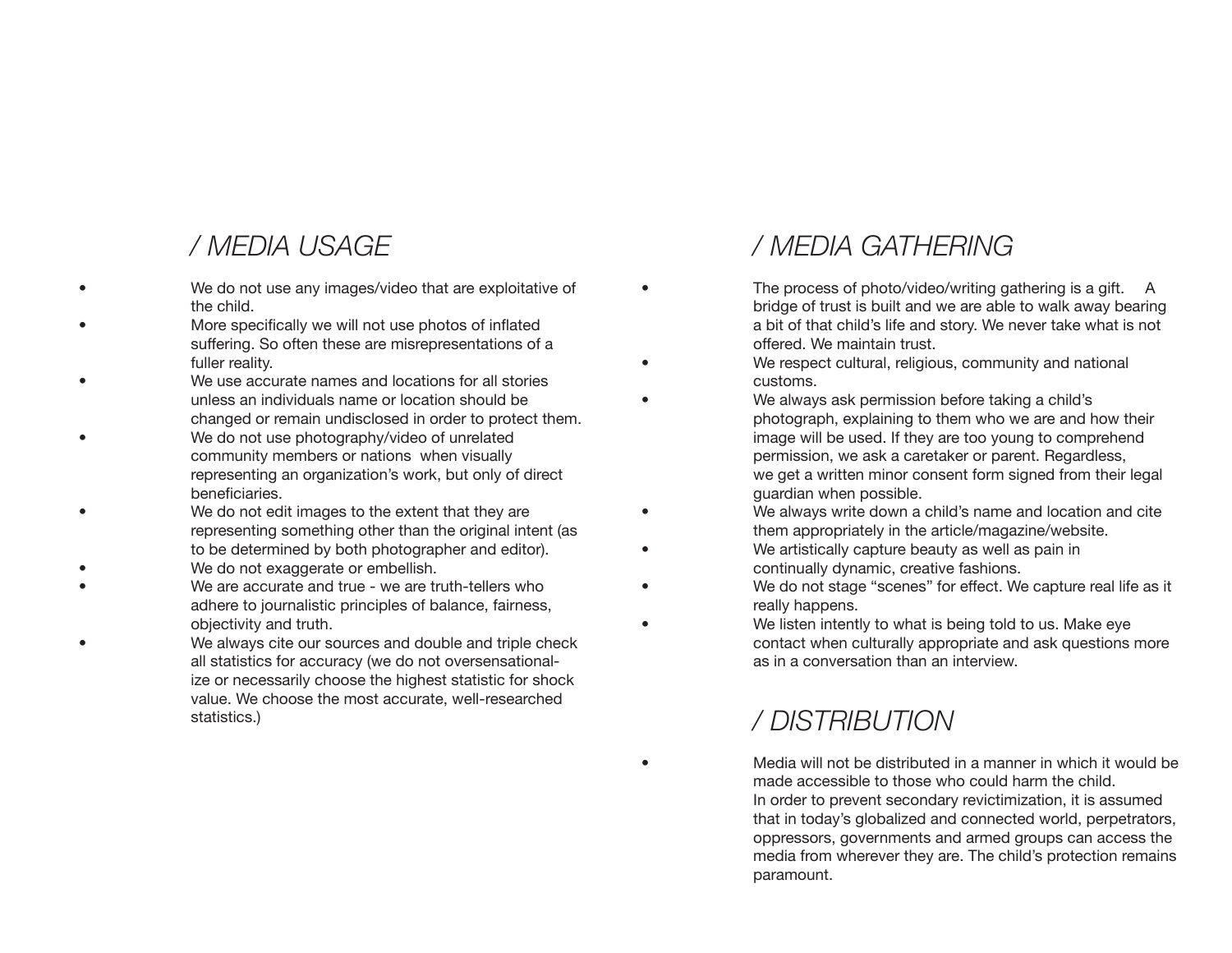# *\*UNICEF's Principles for Ethical Reporting on Children*

Reporting on children and young people has its special challenges. In some instances the act of reporting on children places them or other children at risk of retribution or stigmatization. UNICEF has developed these principles to assist journalists as they report on issues affecting children. They are offered as guidelines that UNICEF believes will help media to cover children in an age-appropriate and sensitive manner. The guidelines are meant to support the best intentions of ethical reporters: serving the public interest without compromising the rights of children.

## *I. Principles*

- 1. The dignity and rights of every child are to be respected in every circumstance.
- 2. In interviewing and reporting on children, special attention is to be paid to each child's right to privacy and confidentiality, to have their opinions heard, to participate in decisions affecting them and to be protected from harm and retribution, including the potential of harm and retribution.
- 3. The best interests of each child are to be protected over any other consideration, including over advocacy for children's issues and the promotion of child rights.
- 4. When trying to determine the best interests of a child, the child's right to have their views taken into account are to be given due weight in accordance with their age and maturity.
- 5. Those closest to the child's situation and best able to assess it are to be consulted about the political, social and cultural ramifications of any reportage.
- 6. Do not publish a story or an image which might put the child, siblings or peers at risk even when identities are changed, obscured or not used.

## *II. Guidelines for interviewing children*

- 1. Do no harm to any child; avoid questions, attitudes or comments that are judgmental, insensitive to cultural values, that place a child in danger or expose a child to humiliation, or that reactivate a child's pain and grief from traumatic events.
- 2. Do not discriminate in choosing children to interview because of sex, race, age, religion, status, educational background or physical abilities.
- 3. No staging: Do not ask children to tell a story or take an action that is not part of their own history.
- 4. Ensure that the child or guardian knows they are talking with a reporter. Explain the purpose of the interview and its intended use.
- 5. Obtain permission from the child and his or her guardian for all interviews, videotaping and, when possible, for documentary photographs. When possible and appropriate, this permission should be in writing. Permission must be obtained in circumstances that ensure that the child and guardian are not coerced in any way and that they understand that they are part of a story that might be disseminated locally and globally. This is usually only ensured if the permission is obtained in the child's language and if the decision is made in consultation with an adult the child trusts.
- 6. Pay attention to where and how the child is interviewed. Limit the number of interviewers and photographers. Try to make certain that children are comfortable and able to tell their story without outside pressure, including from the interviewer. In film, video and radio interviews, consider what the choice of visual or audio background might imply about the child and her or his life and story. Ensure that the child would not be endangered or adversely affected by showing their home, community or general whereabouts.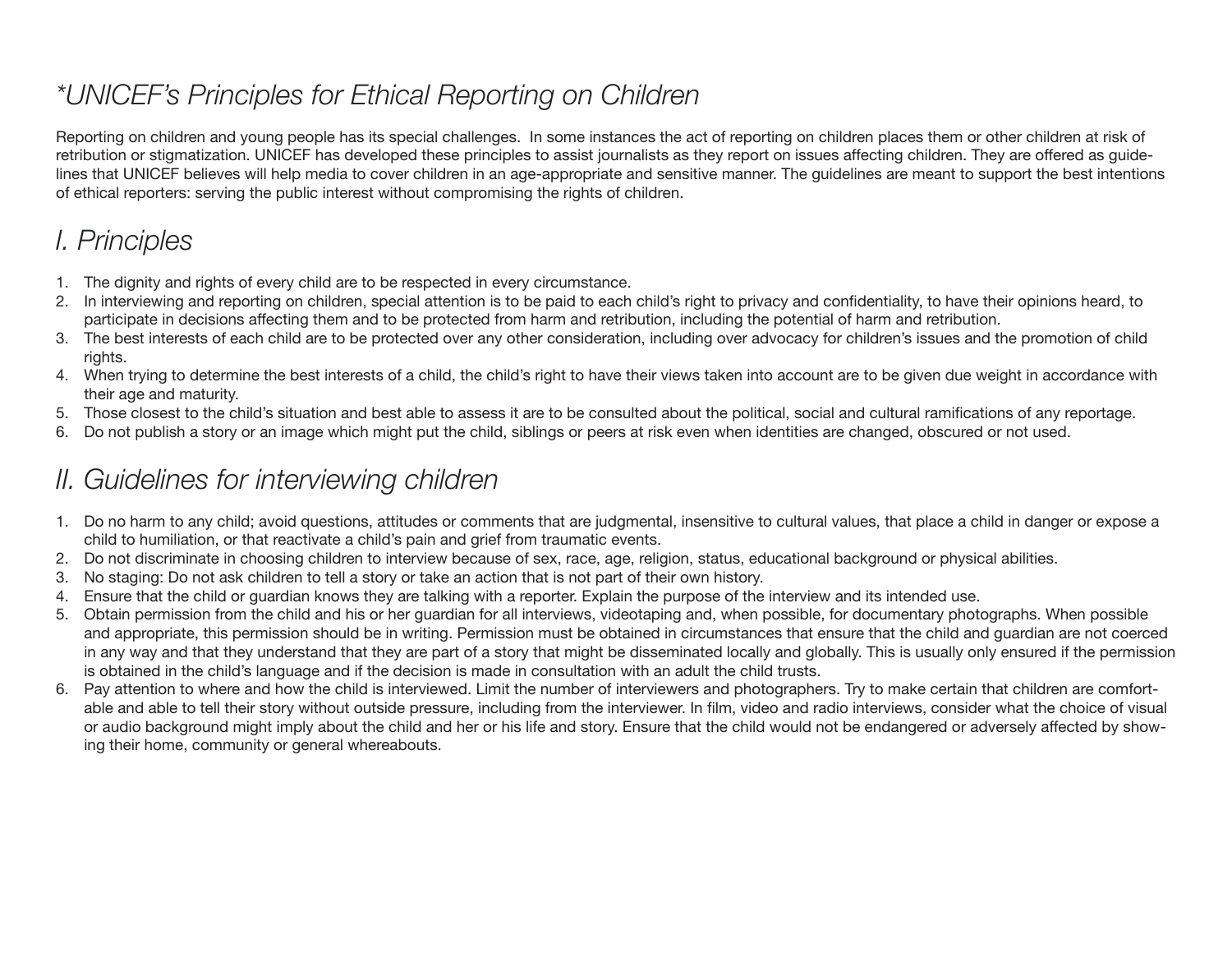## *III. Guidelines for reporting on children*

- 1. 1. Do not further stigmatize any child; avoid categorisations or descriptions that expose a child to negative reprisals including additional physical or psychological harm, or to lifelong abuse, discrimination or rejection by their local communities.
- 2. 2. Always provide an accurate context for the child's story or image.
- 3. 3. Always change the name and obscure the visual identity of any child who is identified as:
	- a. A victim of sexual abuse or exploitation,
	- b. A perpetrator of physical or sexual abuse,
	- c. HIV positive, or living with AIDS, unless the child, a parent or a guardian gives fully informed consent,
	- d. Charged or convicted of a crime.
- 4. In certain circumstances of risk or potential risk of harm or retribution, change the name and obscure the visual identity of any child who is identified as: a. A current or former child combatant,
	- b. An asylum seeker, a refugee or an internal displaced person.
- 5. In certain cases, using a child's identity their name and/or recognizable image is in the child's best interests. However, when the child's identity is used, they must still be protected against harm and supported through any stigmatization or reprisals.
- 6. Some examples of these special cases are:
	- a. When a child initiates contact with the reporter, wanting to exercise their right to freedom of expression and their right to have their opinion heard.
	- b. When a child is part of a sustained programme of activism or social mobilization and wants to be so identified
	- c. When a child is engaged in a psychosocial programme and claiming their name and identity is part of their healthy development.
- 7. Confirm the accuracy of what the child has to say, either with other children or an adult, preferably with both.
- 8. When in doubt about whether a child is at risk, report on the general situation for children rather than on an individual child, no matter how newsworthy the story.